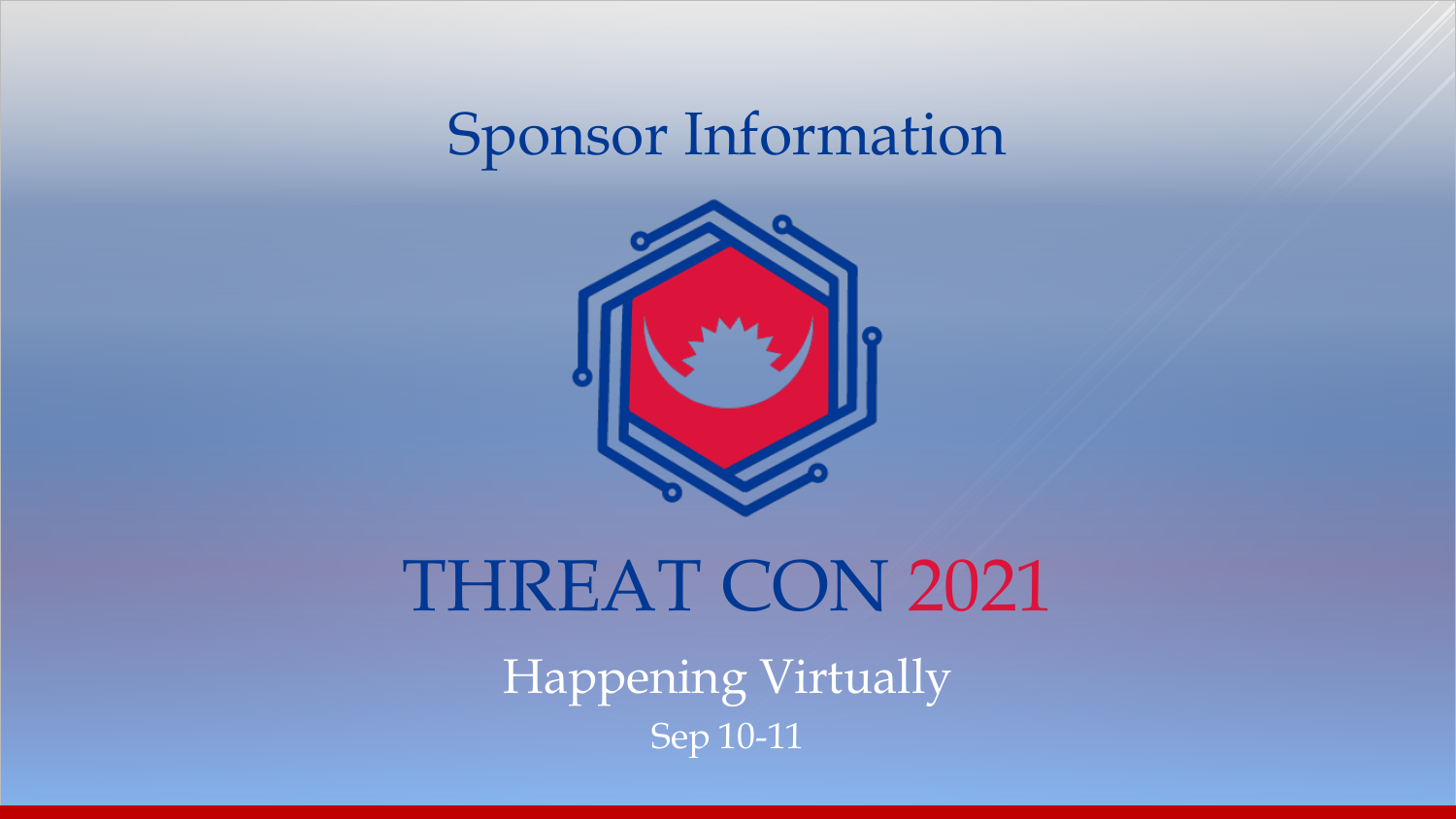

THREAT CON is an annual international security convention that happens in Kathmandu, Nepal. THREAT CON 2021 will be a virtual event consisting of paper presentations, workshops and panel discussions

THREAT CON is intended to aid the creation of an environment that fosters security and hacker culture.

It facilitates a gateway into the world of InfoSec for developers, security practitioners, IT administrators or anyone interested.

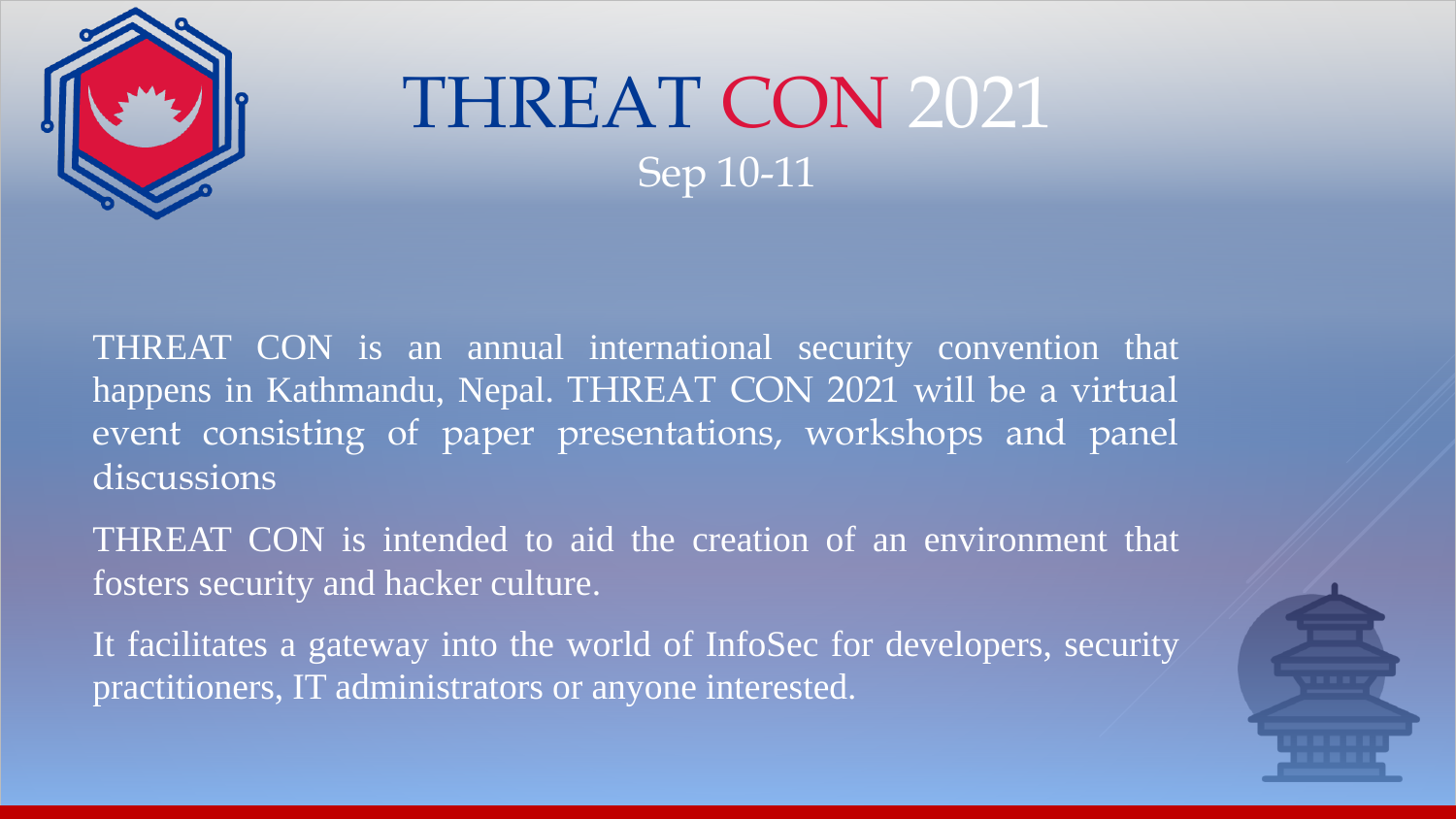

### OUR AUDIENCE

THREAT CON attracts a varied group of audience who are interested in or have stake in cybersecurity. Our audience include decision and policy makers, professionals, enthusiasts and students. This year the audience is expected to be more broad and numerous since the conference is going virtual.

#### Past Cumulative Stats:

200+ participants trained in workshops

Participants from 10+ countries

700+ participants in the conference

150+ local and international organizations present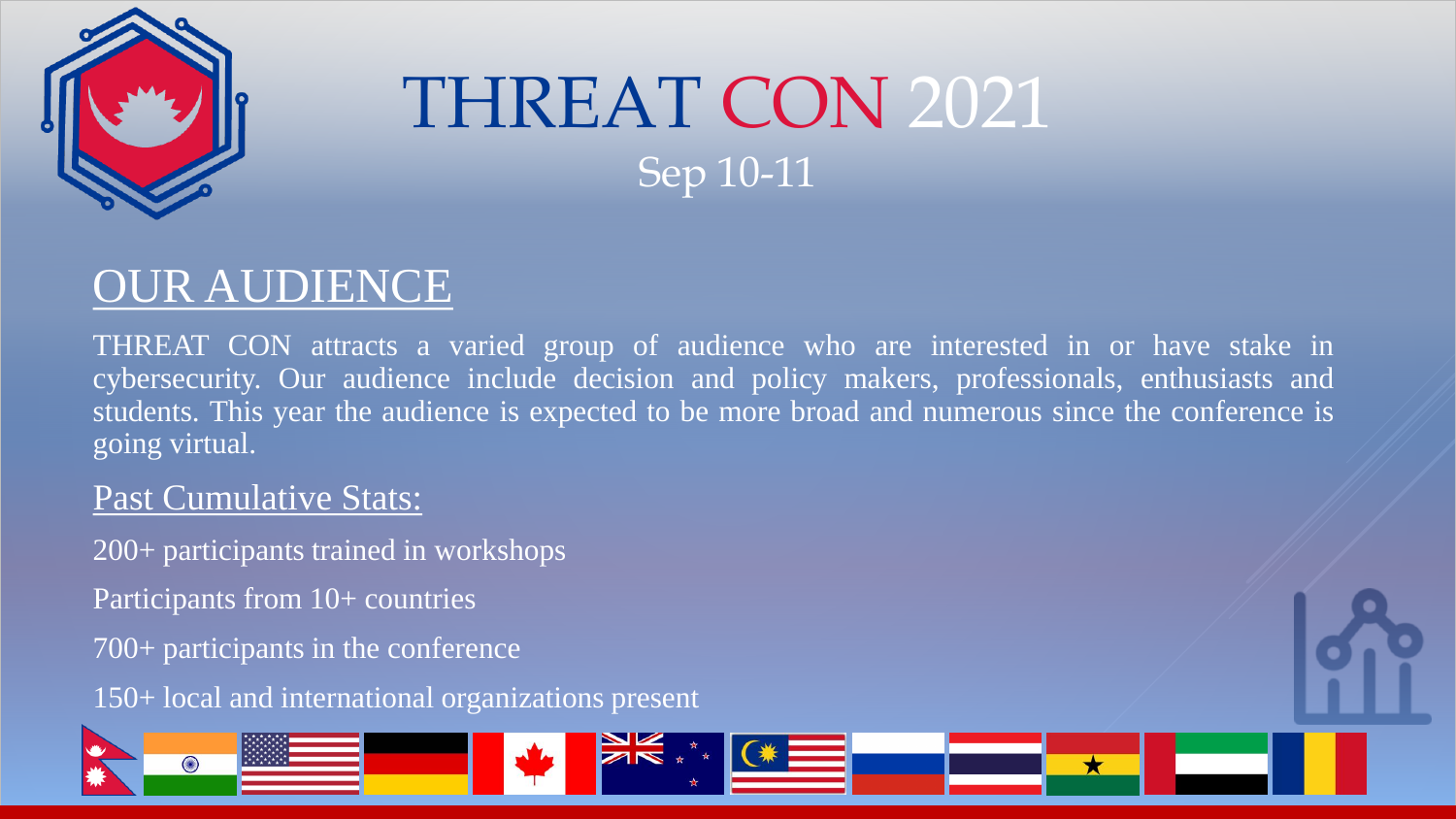

# THREAT CON 2021

Sep 10-11



Workshop Attendees: 83 Conference Attendees: 312 CTF Competitors: 42

 $26.9\%$ Non-security **Focused Companies** 

 $45.2\%$ **Students & Enthusiasts** 

22.8% **Security Providers** 

 $5.1\%$ Freelancers

Attendee Stats Based on Their Workplace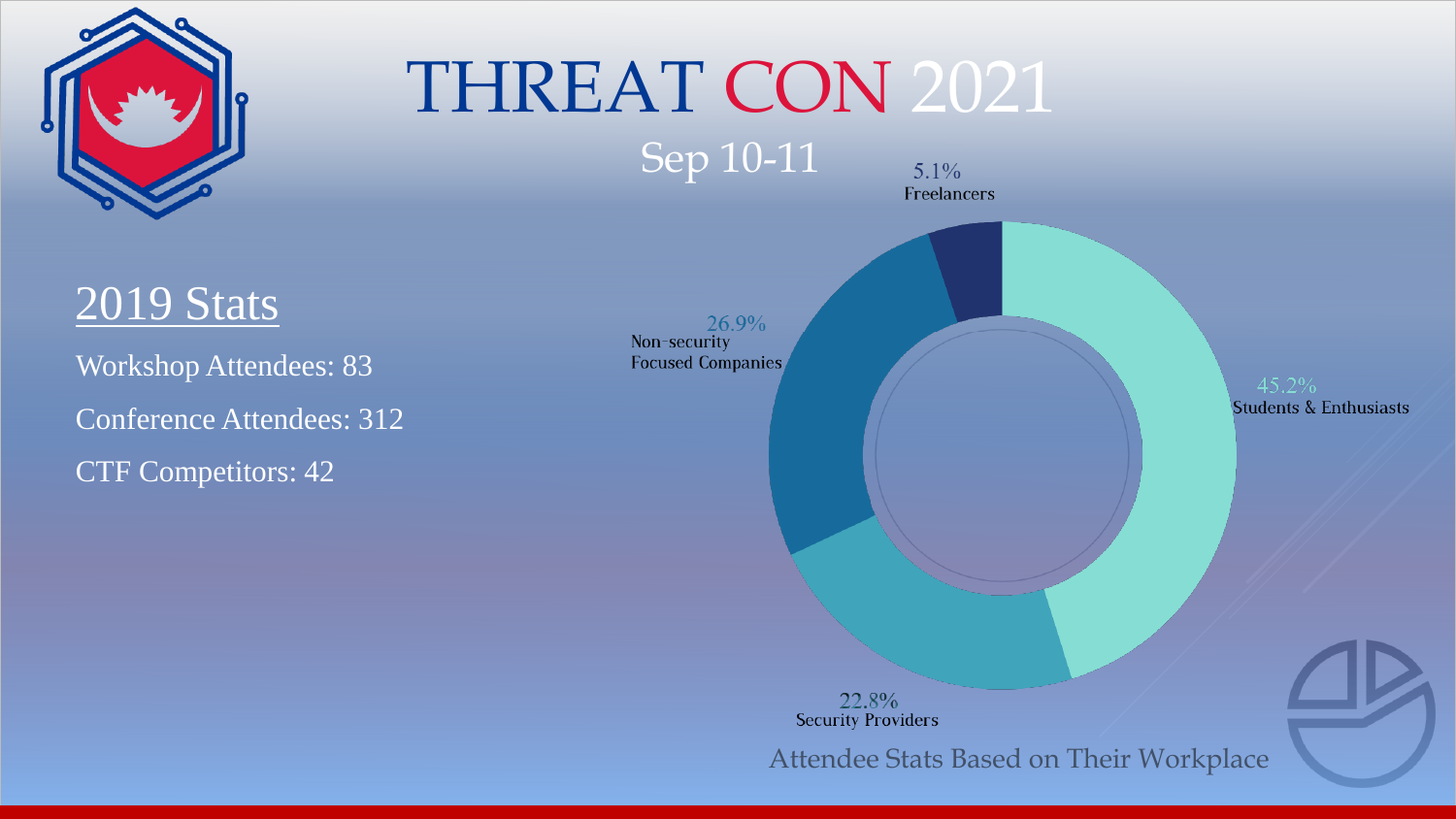

#### 2021 Keynote



Eva Galperin Director of Cybersecurity, Electronic Frontier Foundation (EFF) Eva is the Director of Cybersecurity at the Electronic Frontier Foundation (EFF). She also serves as a technical advisor to the Freedom of the Press Foundation and the Callisto project. Eva has conducted pivotal research on the privacy and security of vulnerable populations.

#### Past Key Notes



Mario Heiderich Founder, Cure53 Berlin, Germany



Matt Suiche Founder, Comae Dubai, UAE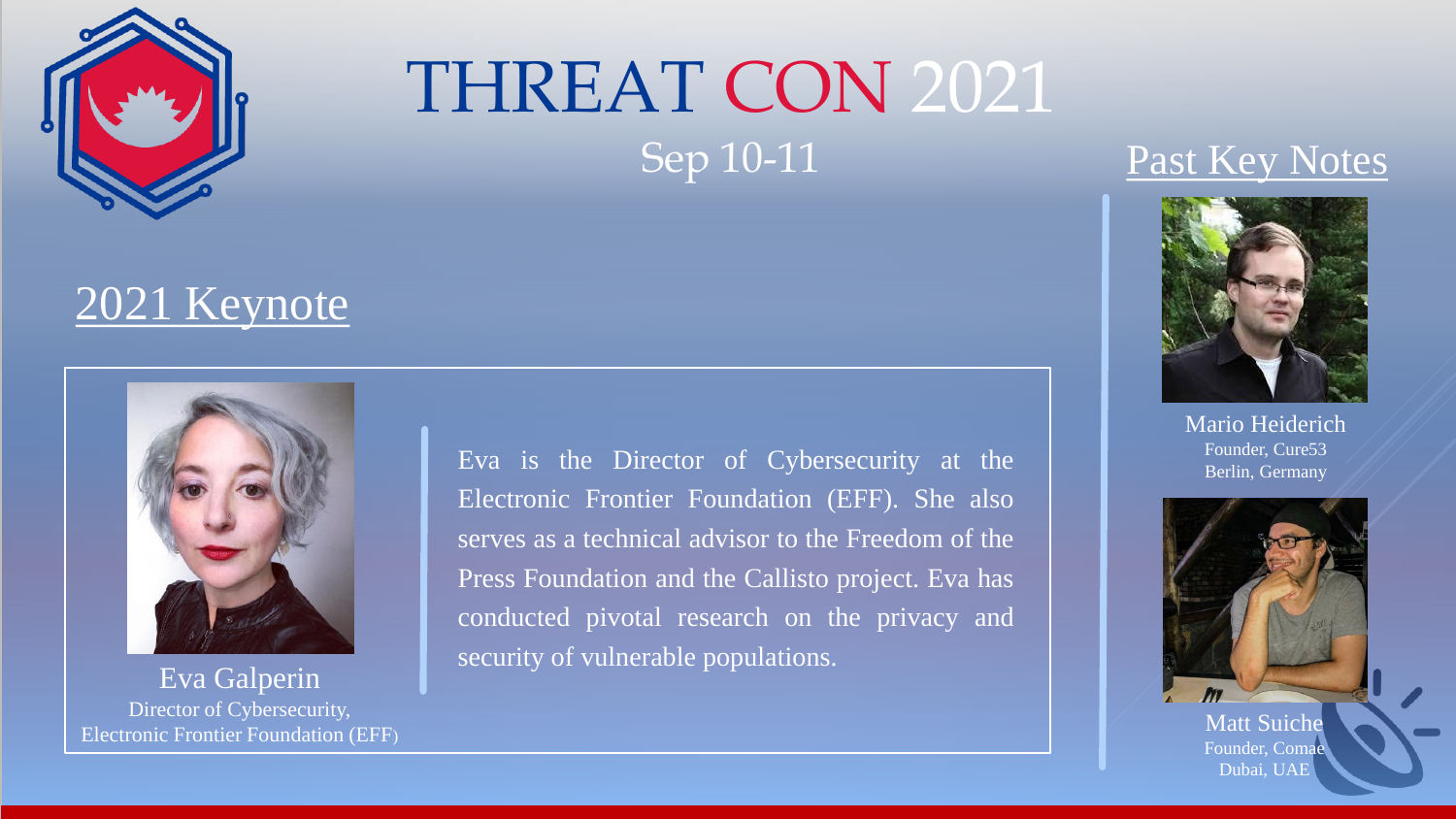

#### Our Review Board



Manuel Caballero Security Researcher, Buenos Aires, Argentina



Eduardo Vela Nava Sr. Security Engineer, Google Zürich Area, Switzerland



Mario Heiderich Founder, Cure53 Berlin, Germany



Jorn Schneeweisz Security Researcher, Gitlab Berlin, Germany

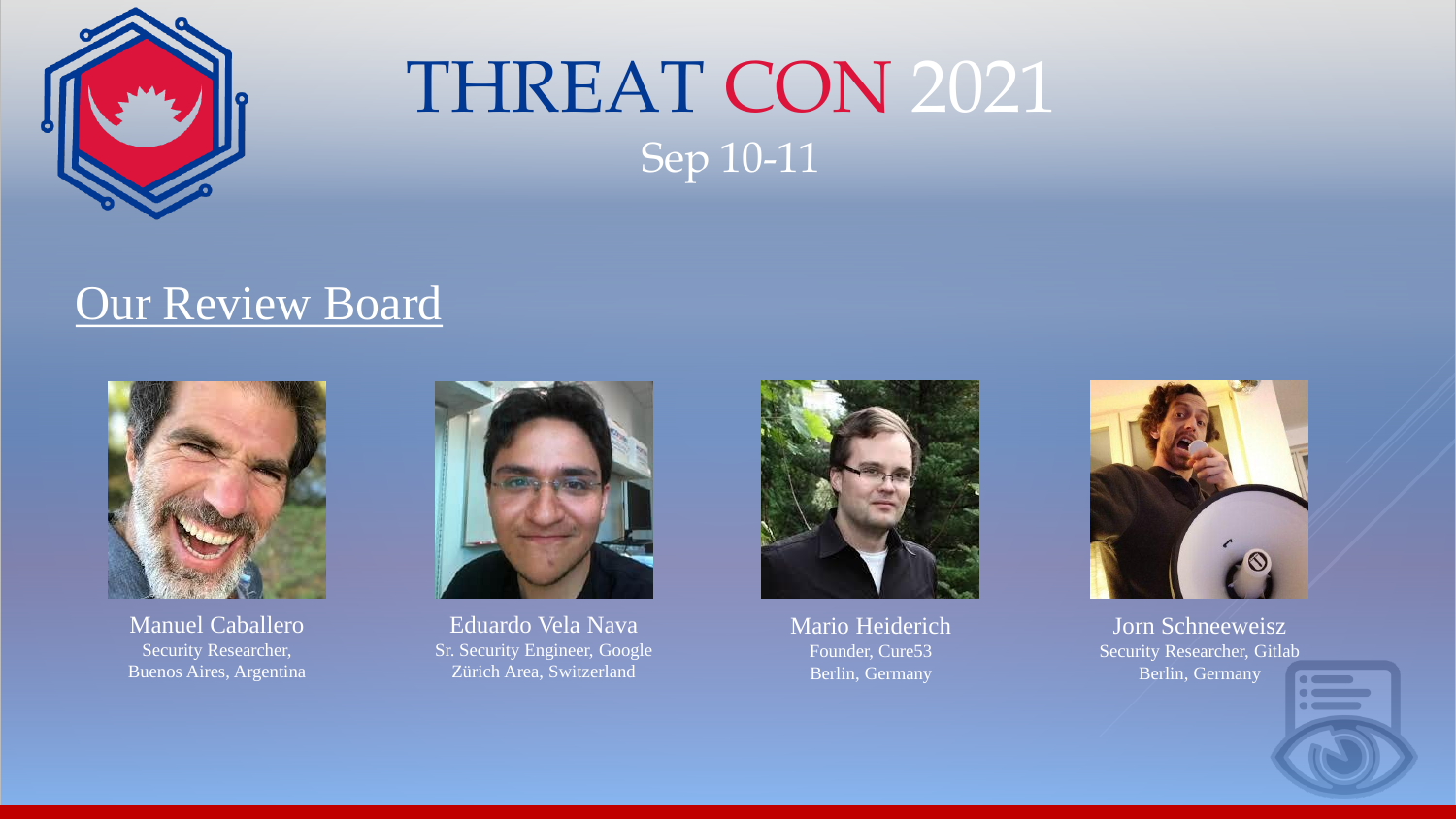

### WHY SPONSOR

- Exclusive opportunity to get in touch with the IT/security industry leaders and professionals
- Plenty of branding space and opportunity
- A great platform for promotion of your business and product to potential clients
- Diverse and flexible sponsorship packages that can be customized per your needs
- **EXTED** Limited sponsors are accepted which guarantees that our sponsors standout and receive adequate recognition

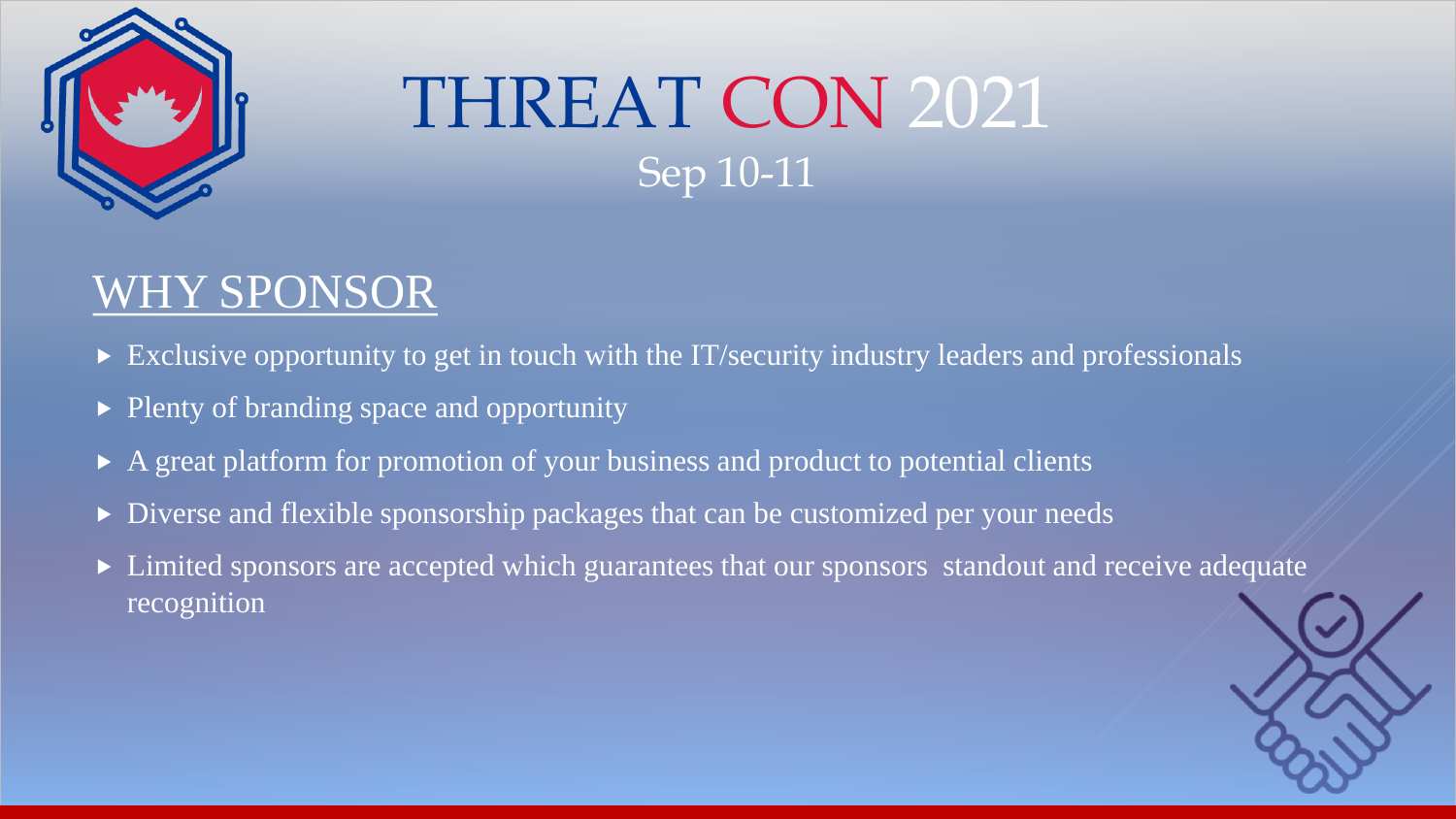

#### DIAMOND GOLD

- Exclusive recognition as Diamond sponsor
- Sponsor's logo alongside the main event logo on all promotional material and slide frames
- Two 60 sec slots for promotion during intermission
- Sponsor supplied banner placement on intermission slides
- Acknowledgement during conference opening
- Logo placement on the top banner of the official event website

- Sponsor's logo (50% in size of the event logo) below the main event logo on all promotional material and slide frames and intermission slides
- One 60 sec slots for promotion during intermission
- Acknowledgement on conference opening
- Two instances of sponsor supplied banner popup on intermission
- Logo placement below the top banner of the official event website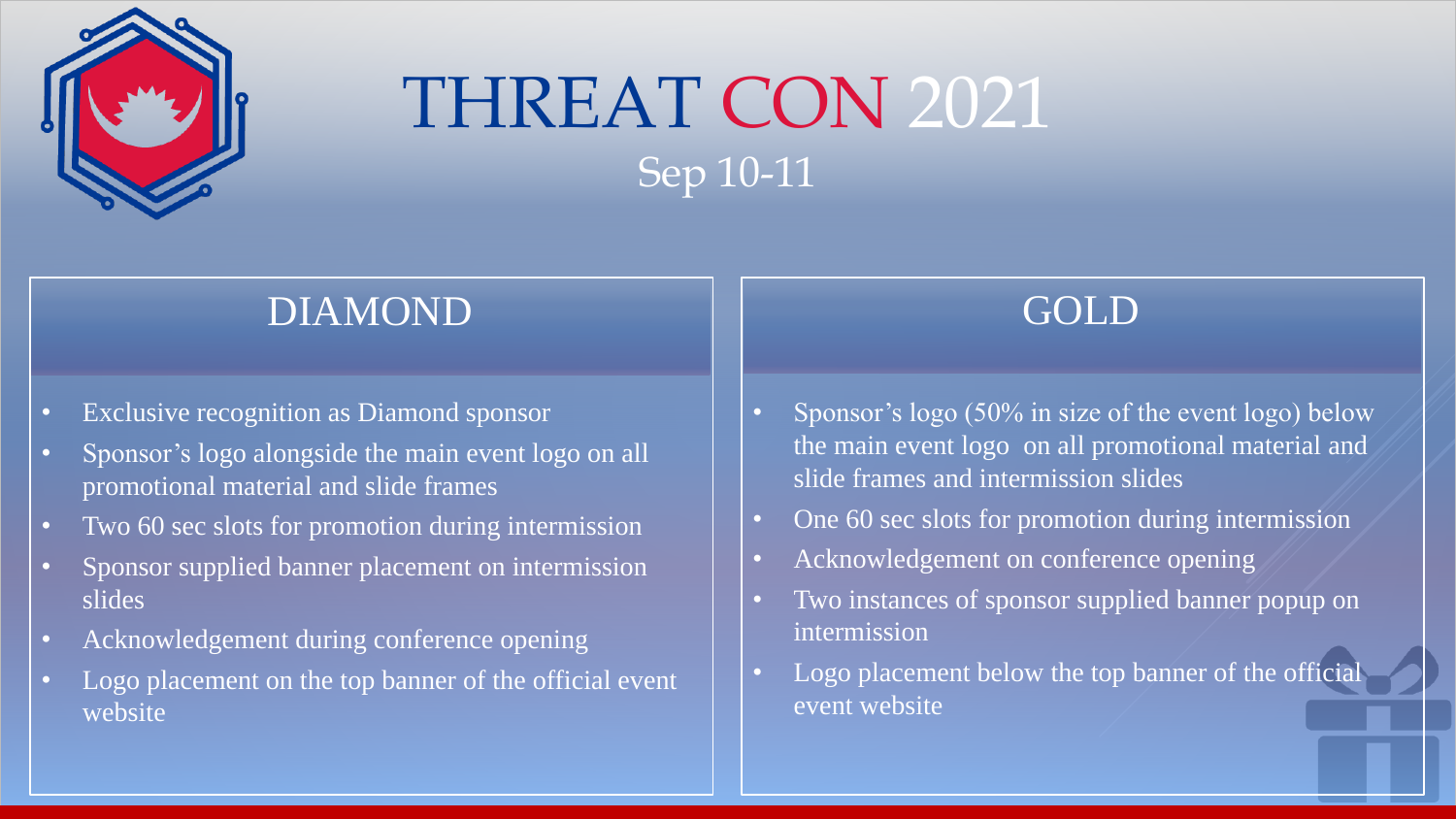

- Distinguished placement in major conference materials and intermission slides
- Acknowledgement during major conference communication and closing
- Logo placement on the sponsors page

#### SILVER RONZE

- Logo placement on the sponsors page
- Grouped placement on major conference materials and intermission slides